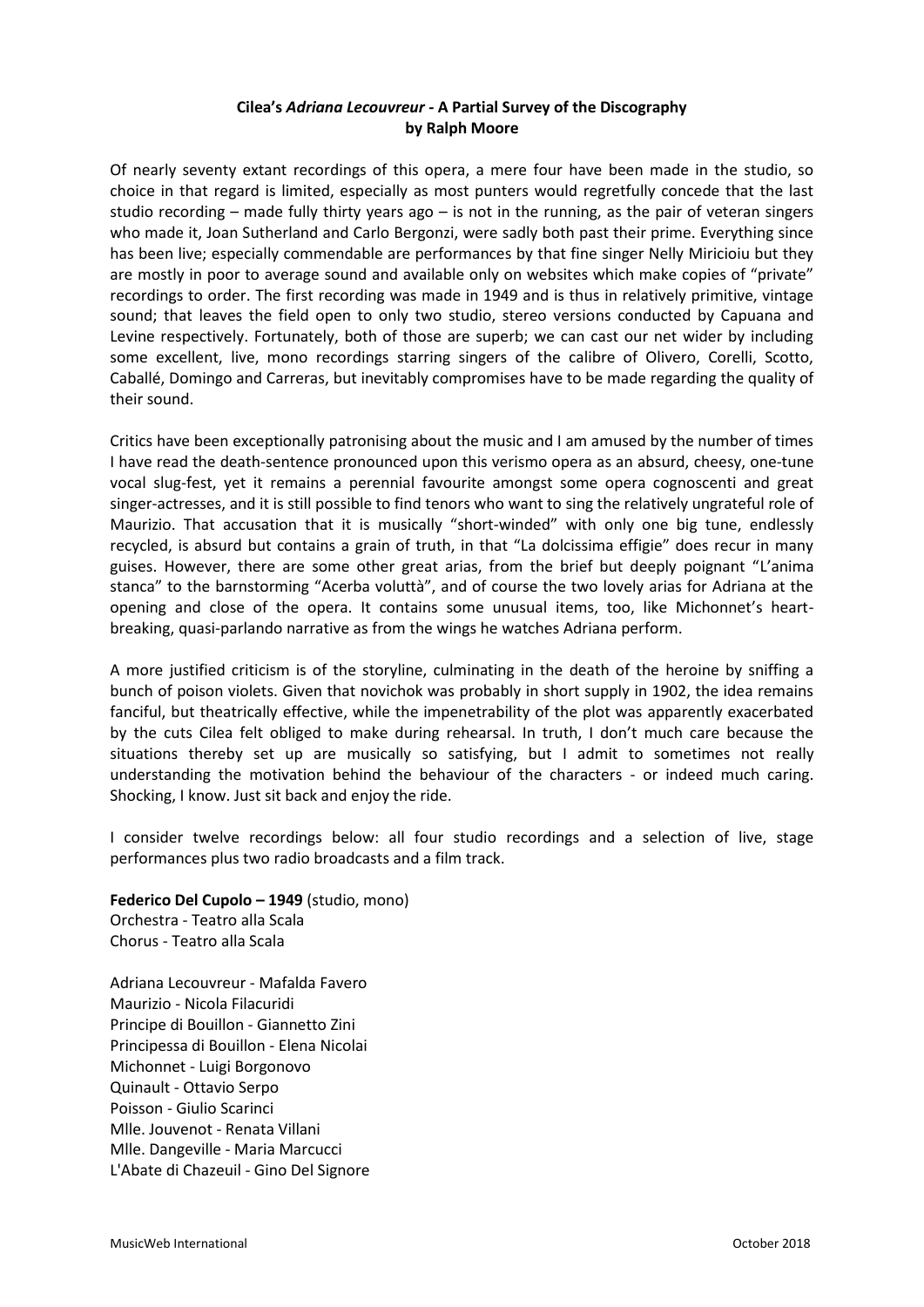Despite the peaky, acid, vintage sound, the listener can clearly hear the quality of the singing and, especially, the vividness with which the singers use the Italian text; the exchanges between Favero and Nicolai are highly dramatic, Nicolai making a good foil to Favero and her "Acerba voluttà" is powerful, with trenchant low notes and a fearsome top. Favero was a great actress with a fine spinto voice but some might find her delivery melodramatic. Nicola Filacuridi has a comparatively light, attractive tenor and maintains a good legato; the distortion at climaxes spoils their passionate duets. Forgotten baritone Luigi Borgonovo – teacher of Corelli and Pavarotti – has a light, flexible voice and sings sensitively.

This cannot be recommendation for reasons of the sound, but historically-minded opera buffs will enjoy it, as do I.

**Alfredo Simonetto – 1950** (radio broadcast, mono) Warner Fonit, Cetra Orchestra - RAI Milano Chorus - RAI Milano

Adriana Lecouvreur - Carla Gavazzi Maurizio - Giacinto Prandelli Principe di Bouillon - Plinio Clabassi Principessa di Bouillon - Miti Truccato Pace Michonnet - Saturno Meletti Quinault - Pasquale Lombardo Poisson - Tommaso Soley Mlle. Jouvenot - Loretta Di Lelio Mlle. Dangeville - Jole Farolfi L'Abate di Chazeuil - Aldo Bertocci Un maggiordomo - Remo Rossetti

Excellent mono sound belies the age of this recording and helps us appreciate the high quality of the voices here; the broadcast sounds as polished as a studio recording and if it was made in from of a studio audience, there is no noise. This is an all-Italian cast, vocally acute, with superb diction, and dramatically homogeneous in the ensembles; if you have some Italian you won't need a libretto to follow the action. Meletti, with his fast vibrato and fleet delivery, is very characterful and somewhat younger-sounding than usual; he is immensely touching in his monologue watching Andrea's performance. Gavazzi is instantly a real presence, even in her spoken entrance before she sings, with a voice vibrant and both extremes of its compass. She is helped by the flexible, nuanced conducting of Simonetto, who clearly understands and helps his singers.

Giacinto Prandelli isn't so much remembered these days and is probably known to most collectors as Luigi in Tito Gobbi's famous first recording of *Il Tabarro*. He was obviously highly regarded and I keep coming across his name in the surveys I have been making of recordings of important works: for example, he partnered Tebaldi in her live, 1951 Verdi *Requiem* under De Sabata and starred as Faust in Boris Christoff's 1956 recording of *Mefistofele*. His voice is light and attractive, if just a touch constricted, and he sing with great passion and intelligence; his dynamic gradations in "L'anima ho stanca" are simply

Miti Truccato Pace as the Princess does not have as stentorian a voice as Cossotto, Simionato or Obraztsova; she has good top and bottom notes but lacks firmness in the centre of her tone. As such, she is the weakest link in the quartet of leading roles and only just convinces but she is a good vocal actor and still generates tension in her duets with Prandelli and Gavazzi.

Music critic David Hamilton's dismissal of this recording in *Opera on Record 2* strikes me as nasty, mean-spirited and inaccurate. I very much like it.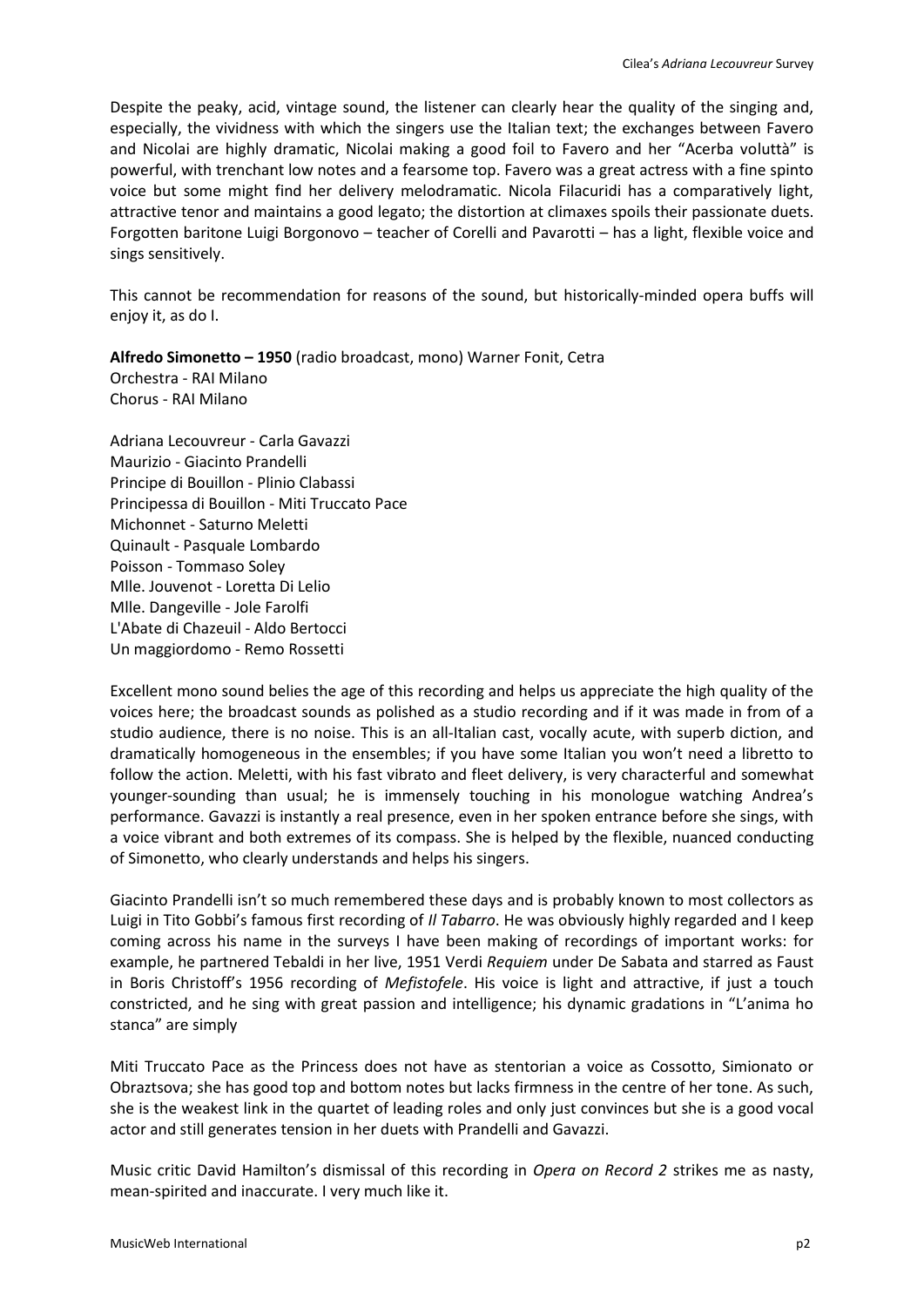**Alfredo Simonetto – 1955** (film soundtrack, mono) Great Opera Performances Orchestra - RAI Milano Chorus - RAI Milano

Adriana Lecouvreur - Marcella Pobbe Maurizio - Nicola Filacuridi Principe di Bouillon - Carlo Badioli Principessa di Bouillon - Fedora Barbieri Michonnet - Otello Borgonovo Quinault - Eraldo Coda Poisson - Edda Vincenzi Mlle. Jouvenot - Sandra Ballinari Mlle. Dangeville - Miti Truccato Pace L'Abate di Chazeuil - Gino Del Signore Un maggiordomo - Walter Artioli

You can watch the fuzzy black and white film on YouTube but the obvious lip-synching and hammy acting by all concerned, geared more to the more expansive gestures of the operatic stage than the camera, are irritating. However, you do notice how good the voices are, even of the comprimarios. Apart from the stentorian Fedora Barbieri, who of course went on to have a long and brilliant international career, the names of the other principal artists will be known only to seasoned operaphiles, but they are fine singers, without being especially characterful. Bright, vibrant liricospinto soprano Marcella Pobbe will also be known to collectors for a couple of recordings she made for Cetra, including *Mefistofele* with Tagliavini and Neri. Tenor Nicola Filacuridi had a very successful career until he retired early; he has a somewhat tight, penetrating voice and sings sensitively but does not always thrill. The baritone, Otello Borgonovo, is equally serviceable without being memorable. We already know how well Simonetto conducts this opera.

The sound on CD is as woolly as the picture on film but listenable. This is a pleasant but ultimately dispensable version, given the alternatives.

**Mario Rossi – 1959** (live, mono) Opera d'Oro, Hardy, Melodram Orchestra - Teatro di San Carlo di Napoli Chorus - Teatro di San Carlo di Napoli

Adriana Lecouvreur - Magda Olivero Maurizio - Franco Corelli Principe di Bouillon - Antonio Cassinelli Principessa di Bouillon - Giulietta Simionato Michonnet - Ettore Bastianini Quinault - Augusto Frati Poisson - Renato Ercolani Mlle. Jouvenot - Rossana Zerbini Mlle. Dangeville - Anna Di Stasio L'Abate di Chazeuil - Mariano Caruso

This is one of my "desert island discs"; I cannot imagine hearing four greater voices in a vehicle more suitable for them than this neglected verismo masterpiece. We have four of the post-war superstars of Italian opera singing to the manner born: Olivero, so sadly under-recorded, shows why she is one of the top half dozen voices in any opera connoisseur's list of dramatico-spinto sopranos, producing among so many other wonderful moments, a stunning crescendo in "Io sono l'umile ancella" (almost as good as her 1938 version); Corelli often cavalier as usual with note values but trumpeting those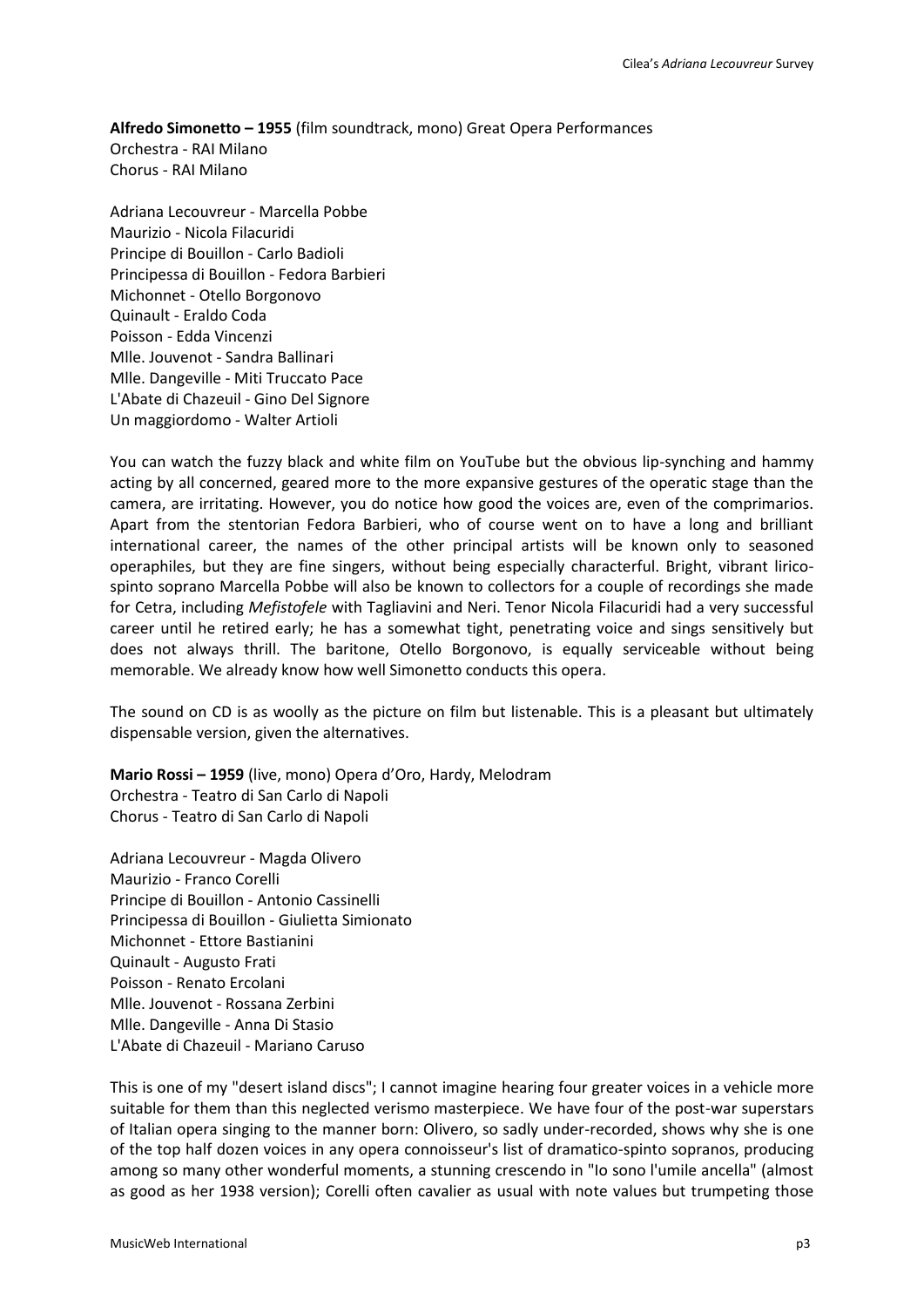squillo top notes while also achieving a remarkable degree of tenderness when required, Bastianini in full control of that beautiful, nut-brown voice and Simionato chewing the scenery with both vocal registers uninhibitedly wide open - this is a dream cast that makes one wish time travel were possible. The Neapolitan audience knows its hearing something special and I don't find their raucous appreciation irritating; it just adds to the riotous sense of occasion. Rossi lets this piece go exactly the way it should: not too much subtlety, plenty of fire and pace, allowing one glorious melody after another to roll out.

The sound is remarkably clear for a live recording fifty years old; there is a little congestion in ensembles but the voices are to the fore while orchestral details emerge clearly. There could not be a more persuasive advocacy for this opera than this recording; a studio performance would probably not have been so viscerally thrilling in any case. This recording, indispensable to lovers of *Adriana Lecouvreur*, used to be available cheaply in Opera d'Oro's standard issue or you could splash out on the deluxe version with libretto; unfortunately, both have become scarce and expensive.

**Franco Capuana – 1961** (studio, stereo) Orchestra - Santa Cecilia Chorus - Santa Cecilia

Adriana Lecouvreur - Renata Tebaldi Maurizio - Mario Del Monaco Principe di Bouillon - Silvio Maionica Principessa di Bouillon - Giulietta Simionato Michonnet - Giulio Fioravanti Quinault - Giovanni Foiani Poisson - Angelo Mercuriali Mlle. Jouvenot - Dora Carral Mlle. Dangeville - Fernanda Cadoni L'Abate di Chazeuil - Franco Ricciardi Un maggiordomo - Angelo Mercuriali

The attractions of this recording are obvious: excellent, early Decca stereo sound, three superstar artists in favourite roles and a conductor highly experienced in verismo idiom. In addition, we hear an unexpectedly excellent Michonnet from the lesser-known baritone Giulio Fioravanti and the all-Italian supporting cast is first-rate, featuring singers who regularly recorded in that era.

Tebaldi luxuriates in a part made for the grand scale of her voice and her affinity with the verismo affect. Yes; some harshness creeps into her top notes but the sheer heft and volume of her sound are seductive. "Poveri fiori" is powerfully and emotionally sung. She and Del Monaco sang together in this opera frequently and both milk the opportunities to display voice, voice and more voice. Del Monaco is brash but not ugly in his generous outpouring of big tenor tone and he can refine it when necessary, as on the phrase "Bella tu sei" in his first aria and on its repeat in the ensuing love duet, but really, such music does not require refinement but thrills, which he provides regularly. "L'anima ho stanca" is a tour de force, in every sense of the word.; Del Monaco provides a stream of pure, steady tone, controlling the dynamics in masterly fashion. Simionato completes a trio of can belto specialists, repeating the electrifying portrayal of the Princess she delivered live in Naples in 1959, but of course here we may enjoy it in studio, stereo sound. Her voice resonates freely at both ends of its range; her plunges into a lower register are arresting and all the more so because, bafflingly, in subsequent interviews she denied that she ever employed that portion of the mezzo voice.

Fioravanti has a light, but incisive, slightly nasal baritone and sings most sensitively, even if he does not rival Gobbi for nuance or Bastianini for vocal splendour. His exchanges with Adriana when he tentatively broaches the subject of marriage are touching.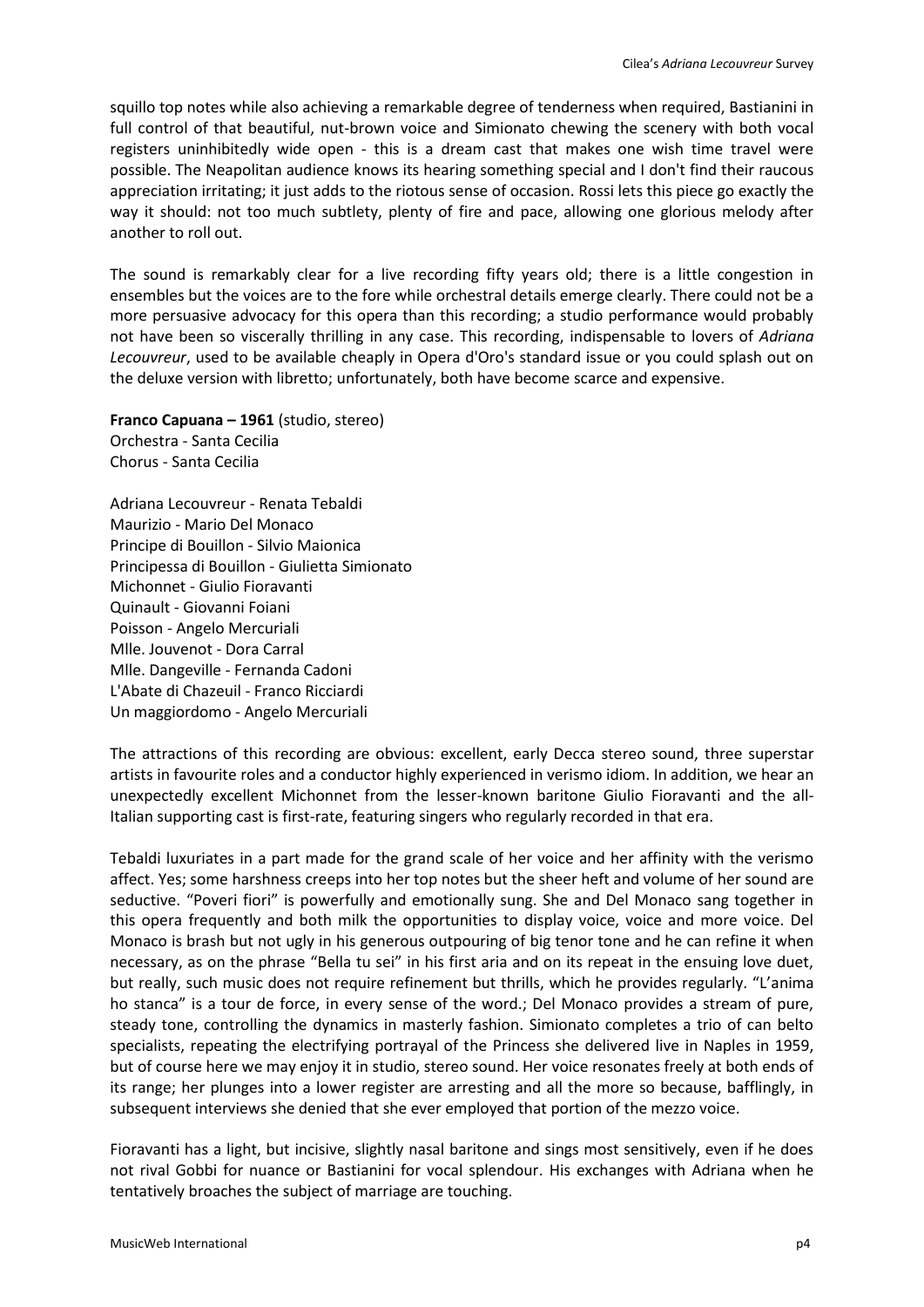When listening to this recording, I imagine that it is my favourite version, but if I then switch to the Levine studio recording, I think the same about that. You cannot go wrong with either.

**Oliviero De Fabritiis – 1963** (live, mono) Testament Orchestra - Teatro di San Carlo di Napoli Chorus - Teatro di San Carlo di Napoli

Adriana Lecouvreur - Magda Olivero Maurizio - Juan Oncina Principe di Bouillon - Enrico Campi Principessa di Bouillon - Adriana Lazzarini Michonnet - Sesto Bruscantini Quinault - Augusto Frati Poisson - Vittorio Pandano Mlle. Jouvenot - Elena Barcis Mlle. Dangeville - Anna Di Stasio L'Abate di Chazeuil - Piero De Palma

I am not sure why the Testament label saw fit to issue this 1963 live recording, as if you want to hear Magda Olivero in this, her greatest, signature role, there are already several better options where she is either better partnered or recorded in better sound, or both. The mono sound here is thin and dry, and distorts in climaxes, but is also plagued by a constant rushing background noise almost like the sound of a blow-torch; strange. There is also a fair amount of ill-timed clapping, often covering the music.

Two superior options are the famous 1959 live recording from Naples also starring Corelli, Simionato and Bastianini and the stereo recording from Amsterdam in 1965, where the fifty-five-year-old diva is still in finest voice and gives what is possibly her finest rendition of Adriana. However, that recording shares a major disadvantage with this Edinburgh performance in the presence of a weak tea tenor as Maurizio. Admittedly, the competition is daunting if we look to Corelli, Del Monaco and a young Domingo in warmest voice in the superb 1976 Levine studio recording with Scotto, but the role demands a verismo tenor of real heft and presence - and that isn't Juan Oncina. He was an excellent lyric tenor who in the latter years of his career attempted to move up from Rossini and Donizetti to meatier roles; apparently, he was here a last-minute replacement for Flaviano Labò, who would have been far preferable, as in truth Oncina simply cannot fill the swelling lines of Maurizio's music and ends up sounding like breakfast for Olivero's grand Adriana. Too often he sounds more like a comprimario than the heroic lead; the start of "L'anima ho stanca" is really limp and he fails to inject sufficient power into big phrases like "Bella tu sei, tu sei gioconda". I cannot conceive of anyone fully enjoying this beefiest of verismo operas without the presence of a tenor of the Corelli type with ringing top notes and a real swagger in his sound; Oncina's pleasant *tenore di grazia* is always a size too small. The otherwise all-Italian cast imported into Scotland does not let the side down but is bettered elsewhere, especially in Naples and for Levine. The sound on that Naples performance isn't hugely better but I find it preferable to this Testament set, as it is more immediate and without the background noise - and of course it has the unparalleled cast as listed above.

When it comes to assessing the relative merits of baritones who have recorded the role of the gentle, quietly despairing Michonnet, the honours are more even. Many a great baritone has included this part in his repertoire for its lyrical line and opportunities to generate pathos. Sesto Bruscantini here may honourably stand shoulder to shoulder with Bastianini, Capecchi and Milnes; he did not possess the amplest voice compared with the likes of that cohort but he is sensitive, sonorous and subtle, even if no-one approaches Gobbi's tour de force in his delivery of "Ecco il monologo" in his 1963 recital album for EMI.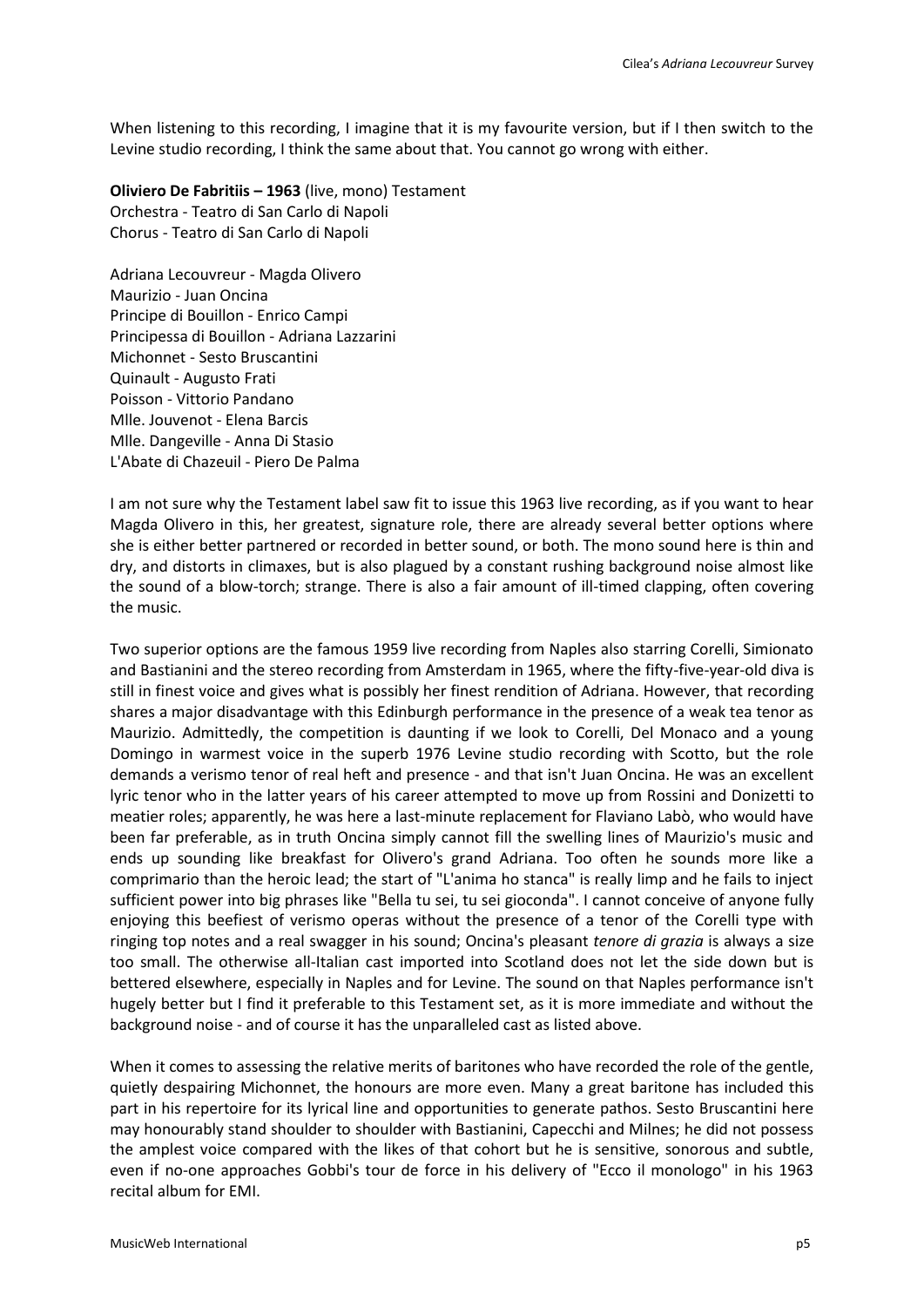The role of the Princess of Bouillon has attracted big-voiced, stentorian mezzo-sopranos of the carpet-chewing variety and there is no shortage of high-voltage assumptions in the catalogue, starting with the great Giulietta Simionato who is present in both the live Naples and Tebaldi studio recordings. Just as imposing are Fiorenza Cossotto with Caballé and Obraztsova for Levine; it must be admitted that neither Mimi Aarden in Amsterdam nor Adriana Lazzarini here in Edinburgh is as good as those three famously voluminously-voiced singers. Both are more than adequate but Lazzarini's big mezzo is rather blowsy, with scratchy top notes that tend to flap.

The supporting cast, headed by veteran Piero de Palma, is fine and de Fabritiis alternately drives and caresses Cilea's lovely score with an appearance of utter ease and familiarity. The Neapolitan orchestra is excellent apart from some sour tuning from the oboe in track 17 on CD1.

Returning to the raison d'être of this issue, Olivero's voice is by no means conventionally beautiful but her legendary presence and intensity as an actress in combination with her wonderful control over dynamics, exquisite messa di voce and sheer commitment to the role make ownership of at least one of her recordings of *Adriana Lecouvreur* compulsory for the opera buff. However, I would not advise that this relatively expensive Testament issue be a first choice when the Naples performance is available on the Opera d'Oro budget label, offering rather better sound and a considerably more impressive cast. Furthermore, Testament provides in the notes biographies and three personal reminiscences, including one by Olivero herself, but bafflingly not even a synopsis, let alone a libretto.

**Fulvio Vernizzi – 1965** (live radio broadcast, mono) Opera Fanatic Orchestra - Netherlands Radio Orchestra Chorus - Netherlands Radio Chorus

Adriana Lecouvreur - Magda Olivero Maurizio - Fernando Ferrari Principe di Bouillon - Franco Ventriglia Principessa di Bouillon - Mimi Aarden Michonnet - Renato Capecchi Quinault - Max von Egmond Poisson - Simon van der Geest Mlle. Jouvenot - Elisabeth Lugt Mlle. Dangeville - Else de Graaf L'Abate di Chazeuil - Mario Carlin

Having raved about the 1959 live Naples recording with a dream cast, I am almost as enthusiastic about this Amsterdam performance six years later. Certainly the sound is better - very good indeed, in fact, for so old a live recording and Olivero, far from having deteriorated in the intervening six years, at 55 years old sounds as good as ever, finding even more nuance and intensity in her portrayal of the role she was born - and then re-born, coming out of retirement at Cilea's request - to sing.

Furthermore, Renato Capecchi matches Bastianini as Michonnet, in a very touching, beautifully vocalised characterisation. The secondary parts are very well taken; the conducting and orchestral playing are superb.

However, there is no disguising that tenor Ferrando Ferrari, while perfectly adequate, is no Franco Corelli and cannot summon up the heft and visceral thrill at the disposal of his more celebrated compatriot. He is a little dry and husky up top, sometimes bleats and is not always steady; Corelli simply has so much more voice. Nonetheless, he makes a very creditable job of his two big arias,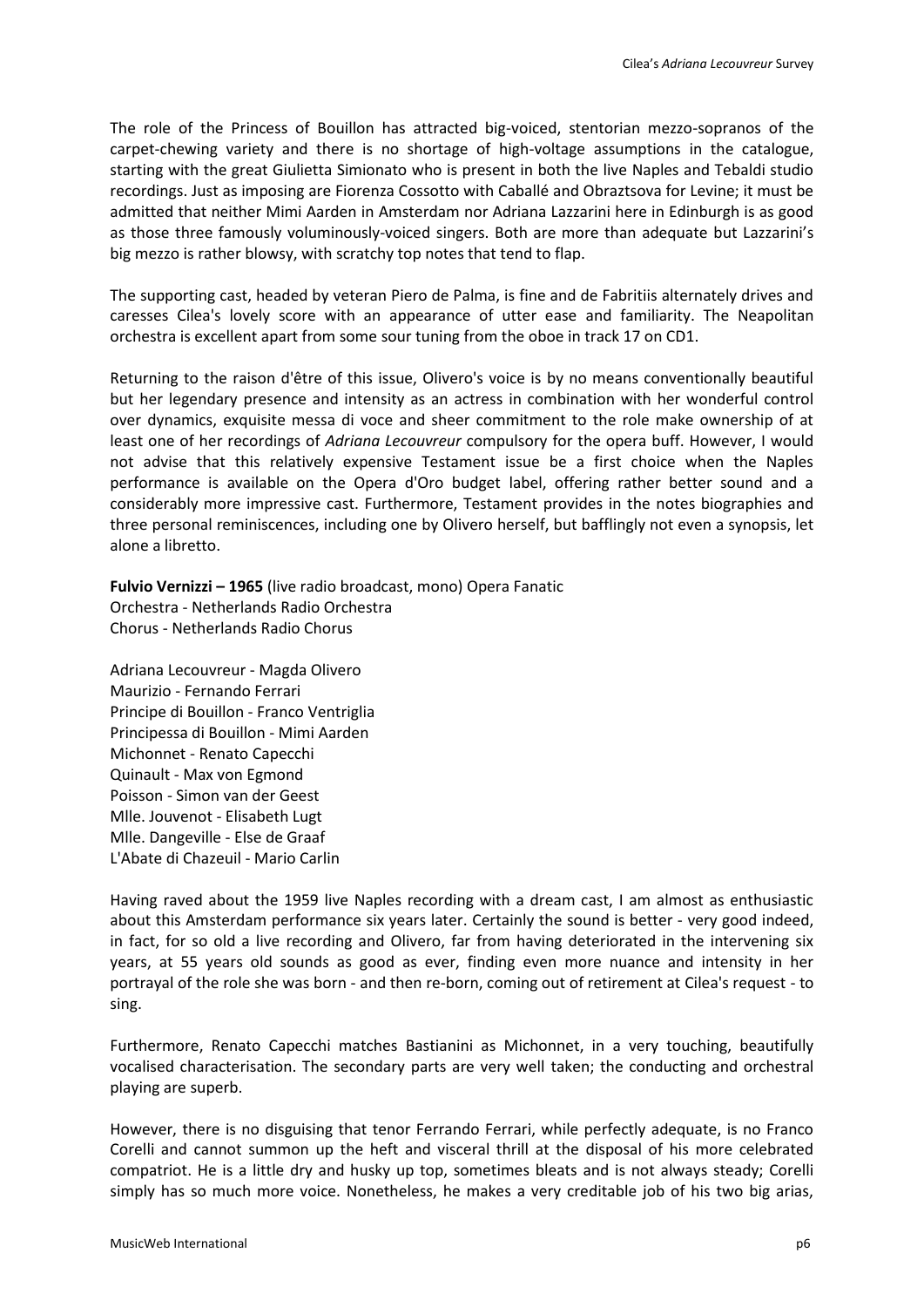especially the fleeting arioso "L'anima ho stanca". Mimi Aarden is not as sensuous or voluptuous of voice as Simionato; she is a tad matronly and also marginally unsteady - but she has a dark, powerful voice and throws herself into the part of the jealous Princess.

**Gian-Franco Masini – 1975** (live, mono) Opera d'Oro, Gala Orchestra - Orchestre Lyrique de Radio France Chorus - Choeurs National de Radio France

Adriana Lecouvreur - Montserrat Caballé Maurizio - Plácido Domingo Principe di Bouillon - Orazio Mori Principessa di Bouillon - Janet Coster Michonnet - Attilio D'Orazi Quinault - Jacques Villisech Poisson - Gérard Friedman Mlle. Jouvenot - Claudie Saneva Mlle. Dangeville - Emmy Greger L'Abate di Chazeuil - Piero De Palma

Caballé is in her prime here, floating those exquisite pianissimi across the auditorium and delighting the audience but also occasionally sounding shrill on loudest, highest notes. Domingo is similarly on form and makes a lovely job of "L'anima ho stanca", but he, too, evinces some signs of strain when required to belt. Attilio D'Orazi is a fine vocal actor but hasn't quite enough heft in his neat baritone to carry off the big moments completely satisfactorily. Janet Coster makes a powerful, fruity-voiced Principessa, deploying a rich lower register and a ringing top – she had quite a voice; her encounter with Caballé at the end of Act 2 is thrilling.

Caballé herself is in finest voice, with her lower register in good shape and melodramatically throws herself into the chesty parlando recital of the speech from *Phèdre* at the end of Act 3. Likewise, she milks "Poveri fiori" for all its worth but achieves a kind of transcendent beauty by taking it so slowly.

If you want her in the lead role, he performance from the following year is marginally more attractive, being in stereo and with a more glamorous cast – as long as you like Carreras rather than Domingo as Maurizio.

**Gian-Franco Masini – 1976** (live, stereo) Legato, Myto, House of Opera Orchestra - NHK Symphony Orchestra Chorus - NHK Italian Opera Chorus

Adriana Lecouvreur - Montserrat Caballé Maurizio - José Carreras Principe di Bouillon - Ivo Vinco Principessa di Bouillon - Fiorenza Cossotto Michonnet - Attilio D'Orazi Quinault - Paolo Mazzotta Poisson - Pietro di Vietri Mlle. Jouvenot - Scilly Fortunato Mlle. Dangeville - Nella Verri L'Abate di Chazeuil - Piero De Palma

This 1976 live performance by mostly Italian singers on tour in the Far East is better known as a grainy video but has had various incarnations on a variety of labels. Three of the principal singers are mega-stars; we have two Spaniards in José Carreras and Montserrat Caballé, and the Italian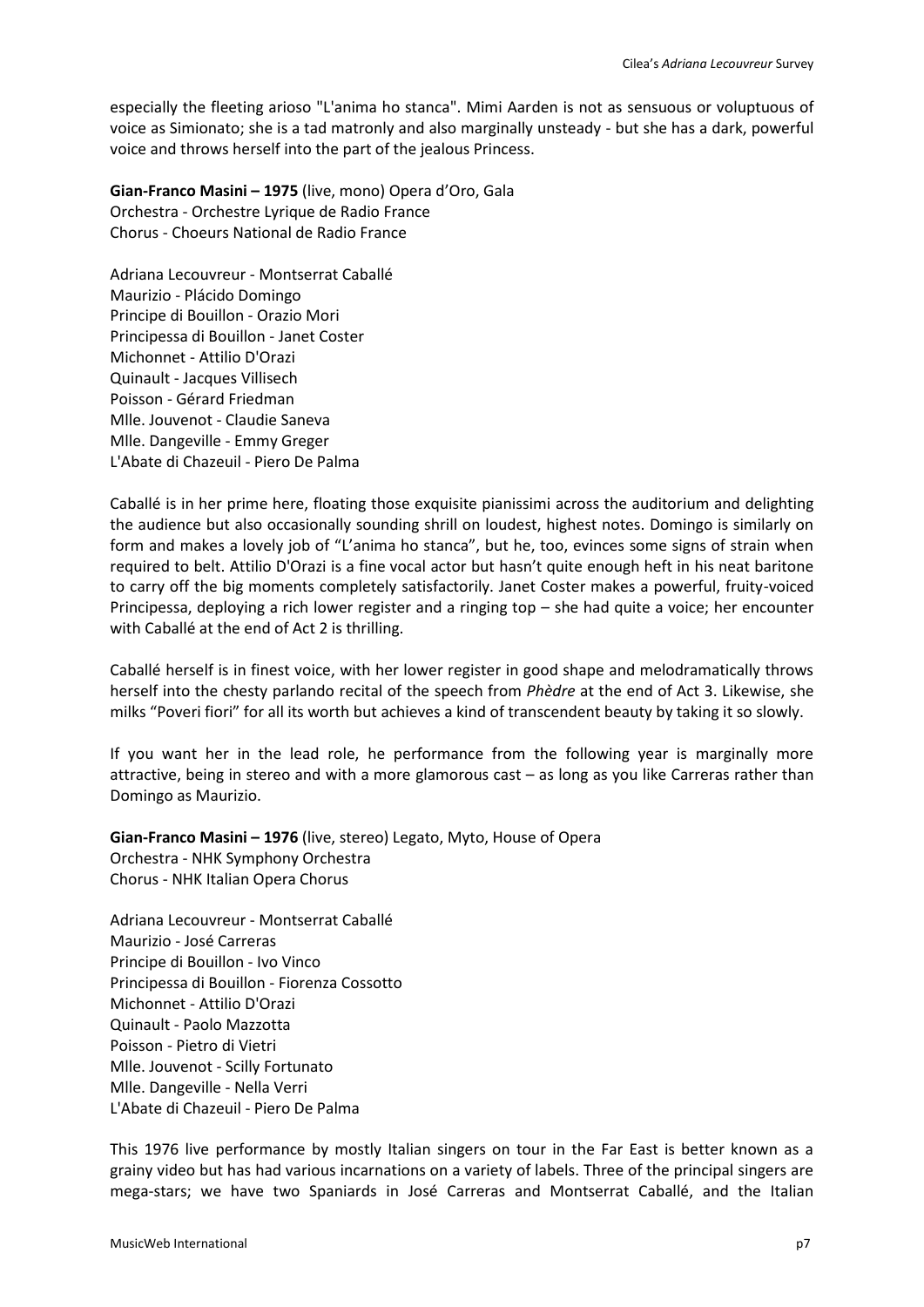supporting cast includes many a fine comprimario voice such as the unmistakable Piero di Palma as the l'Abate and Cossotto's husband, bass Ivo Vinco, as Il Principe. Caballé, Cossotto and Carreras are all in barn-storming form; wherever Cossotto was singing at this stage of her career, you could guarantee that it was not going to be a night of subtle singing and her co-singers also indulge in some splendid scenery-chewing, viz. Caballé's gloriously OTT spot of chesty parlando when she uses the extract from "Phèdre" to attack the Princess (track 5 of disc 2). She is sometimes a bit harsh or matronly of tone at forte, but swoops are rare, the trademark pianissimi are floated for our delight and she is wholly inside the part. It is always a pleasure to hear Carreras in his youthful prime before the wobble, even if he hasn't quite the heft of a true verismo belter like Del Monaco.

Baritone Attilio d'Orazi as Michonnet did not record much and while his was not a major voice like that of Gobbi or Bastianini, being on occasion a bit woolly and unsteady, he is a convincing actor and makes a touching Michonnet. The NYK Symphony Orchestra once more proves itself to be a more than competent band under the expert direction of Gianfranco Masini. He can do nothing to disguise just how shamelessly at the beginning of Act 4 Cilea cribbed the rippling, rising Rhine theme that opens *Das Rheingold* - rather fun in its homage to the Master, especially as it works, even in this totally different context. The stereo recorded sound is excellent for the circumstances and audience intrusion is minimal - apart from an unfortunate outburst of premature, enthusiastic applause by some wretch after a dramatic pause in the lovers' first big duet, just before the Big Tune is reprised, presumably occasioned by ignorance of how the music goes.

This does not replace the classic 1959 live Naples performance with Olivero, Corelli, Simionato and Bastianini, but is in considerably better sound – better, too, than the live performance starring Caballé and Domingo from the previous year. There are also two superb studio recordings: the 1961 Decca set starring Tebaldi, Del Monaco, Simionato (again) and the largely unknown but excellent Fioravanti, and the 1977 CBS classic version with Scotto and Domingo, but it makes a lovely supplement or alternative for followers of the singers in question.

This remains a pleasing souvenir of a favourite role that Caballé never recorded.

**Gianandrea Gavazzeni – 1977** (live, stereo) Myto Orchestra - San Francisco Opera Chorus - San Francisco Opera

Adriana Lecouvreur - Renata Scotto Maurizio - Giacomo (Jaime) Aragall Principe di Bouillon - James Courtney Principessa di Bouillon - Elena Obraztsova Michonnet - Giuseppe Taddei Quinault - John Davies Poisson - Robert Johnson Mlle. Jouvenot - Pamela South Mlle. Dangeville - Mildred Tyree L'Abate di Chazeuil - Joseph Frank Un maggiordomo - Winther Andersen

This radio broadcast from San Francisco – incidentally, on the same day that Maria Callas died - fields a very starry quartet of principals and a great opera conductor. Opportunities to hear Aragall are relatively rare as, owing to stage nerves and career breaks, he is the most under-recorded of a generation of famous tenors; Pavarotti generously acknowledged him as "the greatest of us all". The beat in Scotto's voice is apparent but so are the amplitude, intensity and beauty of tone; her portamenti and soft notes are ravishing. The delicacy of "Poveri fiori" is heart-breaking and Scotto's plunges into her lower register intensify the pathos, earning her rapturous applause. Of course, both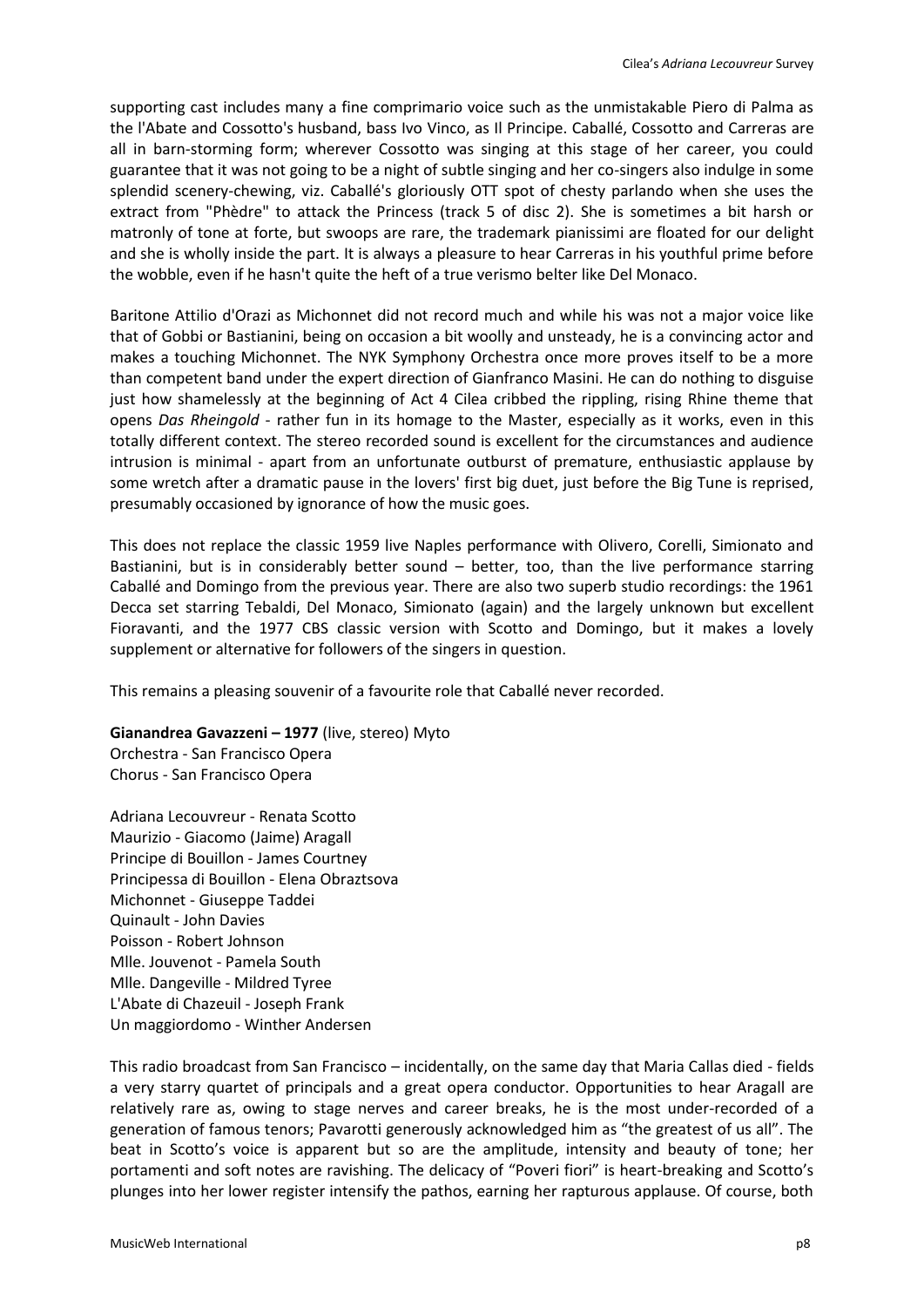she and Obraztsova may be heard in far better sound in the studio recording made in the same year as this live performance and the substitution of Domingo and Milnes for Aragall and Taddei will hardly seem like a disadvantage, but all are great artists, so it is more the question of sound which advantages the Levine studio recording over this one.

Aragall is boyish, passionate and moving; his beautiful tenor had the interesting property of being both voluminous but silvery, never losing its lyrical quality despite its heft. Taddei is typically incisive and acute with the text, sounding more like a desperately lovestruck, world-weary, middle-aged man than the youthfully vigorous Milnes. Obraztsova – her name misspelled by Myto on the CD cover – wins an ovation for her scenery-chewing aria opening Act 2, demonstrating what a really big mezzosoprano sounds like when both registers are fully developed, booming low notes and murdering top ones; subtle she ain't, but she's thrilling.

The sound is a bit cavernous and fuzzy but the voices are well caught, even if the orchestra is more recessed.

**James Levine – 1977** (studio, stereo) Sony Classical Orchestra - Philharmonia Orchestra Chorus - Ambrosian Opera Chorus

Adriana Lecouvreur - Renata Scotto Maurizio - Plácido Domingo Principe di Bouillon - Giancarlo Luccardi Principessa di Bouillon - Elena Obraztsova Michonnet - Sherrill Milnes Quinault - Paul Hudson Poisson - Paul Crook Mlle. Jouvenot - Lilian Watson Mlle. Dangeville - Ann Murray L'Abate di Chazeuil - Florindo Andreolli

Despite my loyalty to Olivero, Corelli and Bastianini in the live 1959 Naples recording - one of the greatest documents of its kind - I have to give this 1977 studio recording pride of place. First, the sound is amazingly clear and atmospheric; secondly, Levine's direction is so sensitive and fluent, wholly responsive to the ebb and flow of this rip-roaring verismo classic; thirdly, the singers surpass themselves: Milnes creates a fully rounded, subtly sung Michonnet and really draws out the character's pathos; Domingo is heroic and nuanced, Scotto sublime in the depth of her characterisation and the delicacy of her quieter singing, Obraztsova stupendously powerful and stirring as the jealous Princess - and even the supporting cast is flawless; especially good is the bass who sings the Prince, Giancarlo Luccardi, a singer unknown to me but who ought to be more famous. OK, the beat in Scotto's voice in louder, higher passages, just slightly bothers me, but her artistry virtually silences criticism.

I still love the old Naples version and have time, too, for Tebaldi and Del Monaco in their barnstorming performance, but this is the set to introduce anyone frightened of opera to a truly memorable, melodic, dramatic experience - a wonderful recording which makes me wonder why this most tuneful and gripping of operas (despite its hokey denouement) is not more often performed.

P.S. Be warned – the budget "Sony Opera House" issue has no libretto, only a synopsis.

**Richard Bonynge – 1988** (studio, digital) Decca Orchestra - Welsh National Opera Chorus - Welsh National Opera